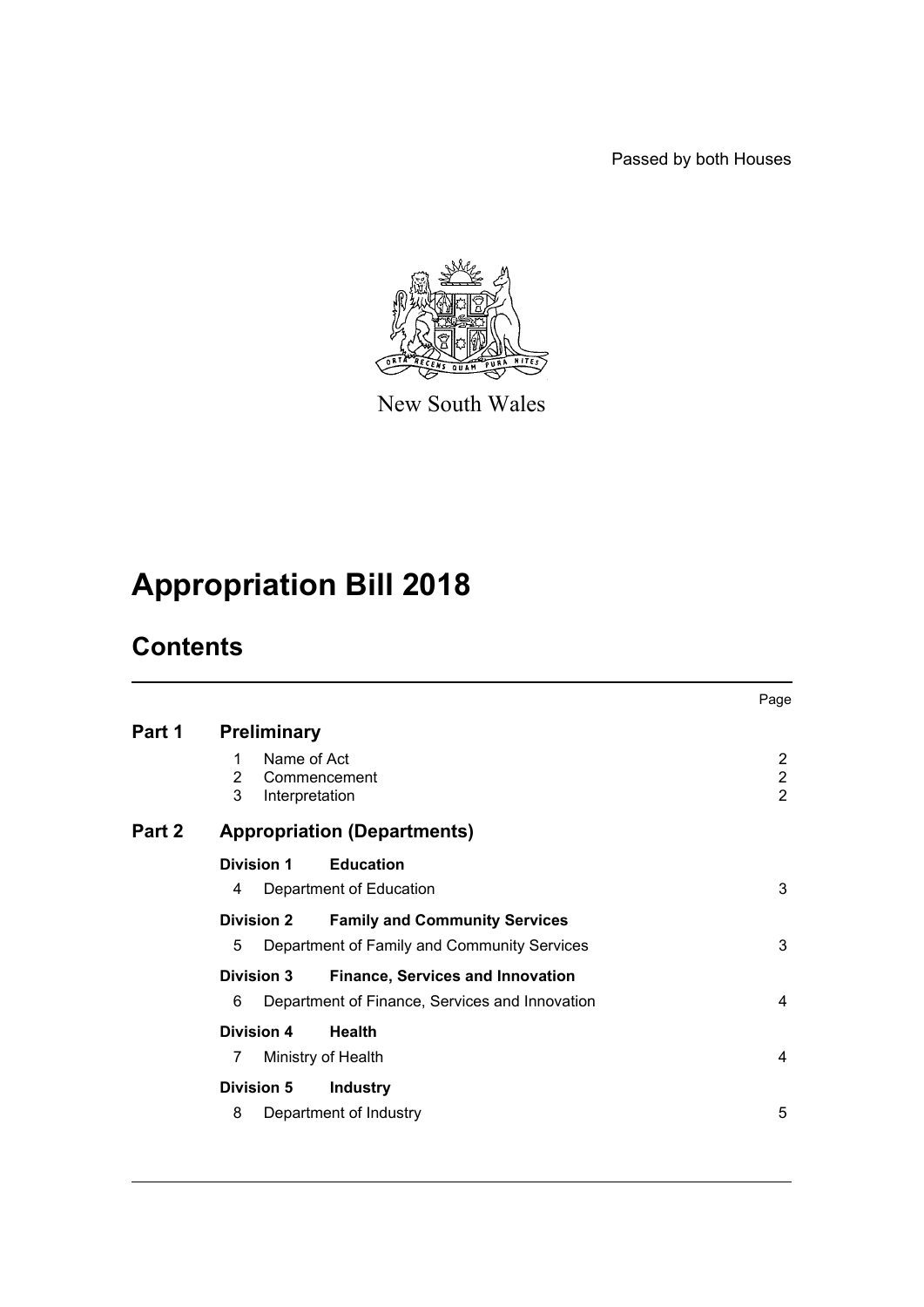|        |                   | Division 6         | <b>Justice</b>                                                                               |                |
|--------|-------------------|--------------------|----------------------------------------------------------------------------------------------|----------------|
|        | 9                 |                    | Department of Justice                                                                        | 5              |
|        |                   | <b>Division 7</b>  | <b>Planning and Environment</b>                                                              |                |
|        | 10                |                    | Department of Planning and Environment                                                       | 6              |
|        |                   | Division 8         | <b>Premier and Cabinet</b>                                                                   |                |
|        | 11                |                    | Department of Premier and Cabinet                                                            | 6              |
|        |                   | <b>Division 9</b>  | <b>Transport</b>                                                                             |                |
|        | $12 \overline{ }$ |                    | <b>Transport for NSW</b>                                                                     | 7              |
|        |                   | <b>Division 10</b> | <b>Treasury</b>                                                                              |                |
|        | 13                | The Treasury       |                                                                                              | 7              |
|        | 14                |                    | <b>Crown Finance Entity</b>                                                                  | $\overline{7}$ |
|        | 15                |                    | Advance to the Treasurer                                                                     | 8              |
| Part 3 |                   |                    | Additional appropriation for health related services                                         |                |
|        | 16                |                    | Special appropriation to Minister for Health-additional revenue from<br>gaming machine taxes | 9              |
| Part 4 |                   |                    | <b>Appropriation (Special Offices)</b>                                                       |                |
|        | 17                |                    | <b>Judicial Commission of New South Wales</b>                                                | 10             |
|        | 18                |                    | Office of the Director of Public Prosecutions                                                | 10             |
|        | 19                |                    | Office of the Children's Guardian                                                            | 10             |
|        | 20                |                    | <b>Independent Commission Against Corruption</b>                                             | 10             |
|        | 21                |                    | Independent Pricing and Regulatory Tribunal                                                  | 11             |
|        | 22                |                    | Law Enforcement Conduct Commission                                                           | 11             |
|        | 23                |                    | New South Wales Electoral Commission                                                         | 11             |
|        | 24                |                    | <b>Ombudsman's Office</b>                                                                    | 11             |
|        | 25                |                    | <b>Public Service Commission</b>                                                             | 12             |
| Part 5 |                   |                    | <b>Commonwealth transfer payments</b>                                                        |                |
|        | 26                |                    | Appropriation for Commonwealth transfer payments                                             | 13             |
| Part 6 |                   | General            |                                                                                              |                |
|        | 27                |                    | Variation of authorised payments from Consolidated Fund                                      | 14             |
|        | 28                | section 27         | Appointment of person to carry out functions of Treasurer under                              | 14             |
|        | 29                |                    | Delayed restructures                                                                         | 14             |
|        | 30                |                    | <b>Budget related information</b>                                                            | 15             |
|        | 31                |                    | Payments authorised on lapse of appropriation                                                | 15             |

Page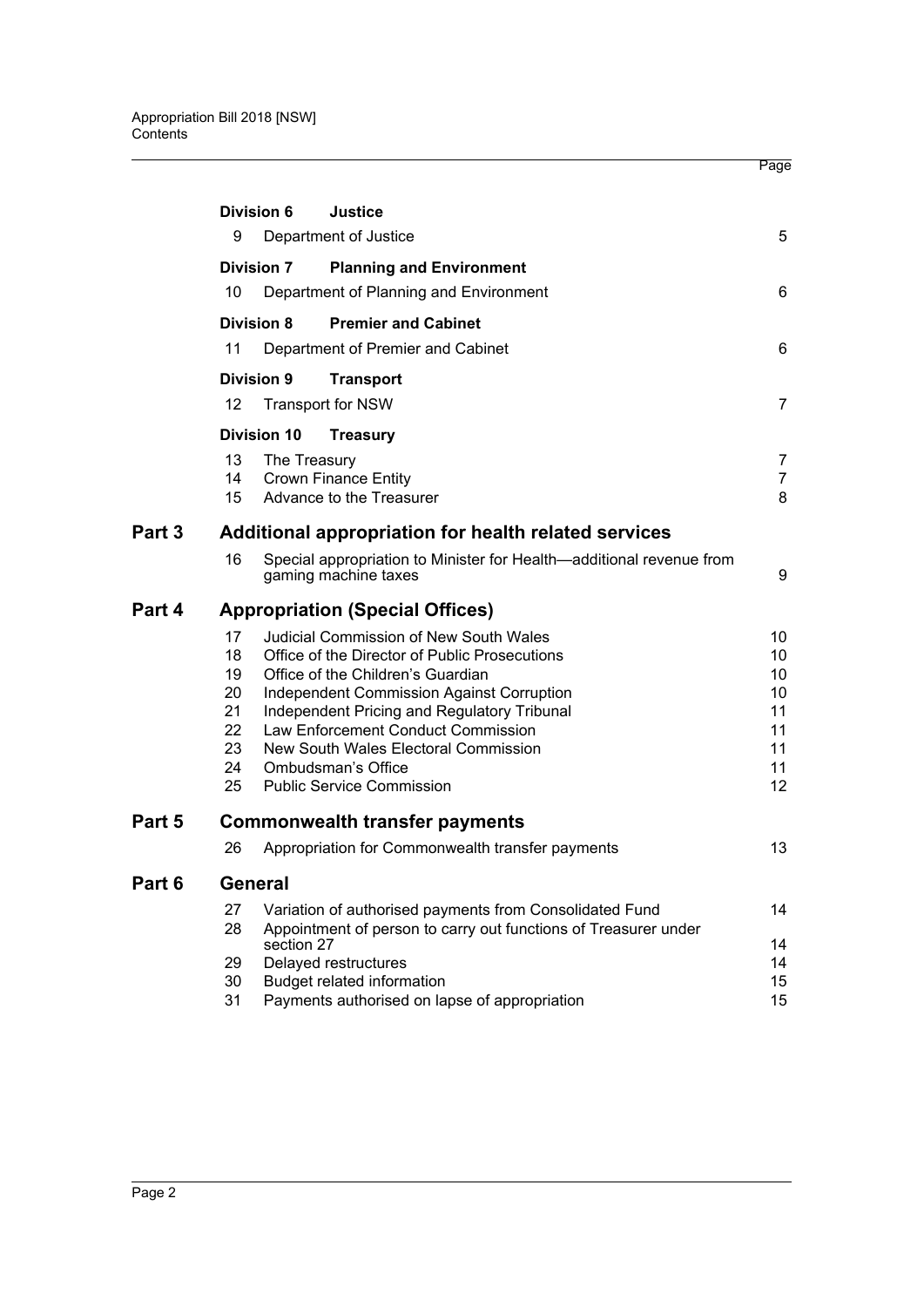*I certify that this public bill, which originated in the Legislative Assembly, has finally passed the Legislative Council and the Legislative Assembly of New South Wales.*

> *Clerk of the Legislative Assembly. Legislative Assembly, Sydney, , 2018*



New South Wales

# **Appropriation Bill 2018**

Act No , 2018

An Act to appropriate out of the Consolidated Fund sums for the services of the Government for the year  $201\overline{8}$ –19.

See also the *Appropriation (Parliament) Act 2018*, the *State Revenue Legislation Amendment Act 2018*, the *NSW Generations Funds Act 2018* and the *Snowy Hydro Legacy Fund Act 2018*.

*I have examined this bill and find it to correspond in all respects with the bill as finally passed by both Houses.*

*Assistant Speaker of the Legislative Assembly.*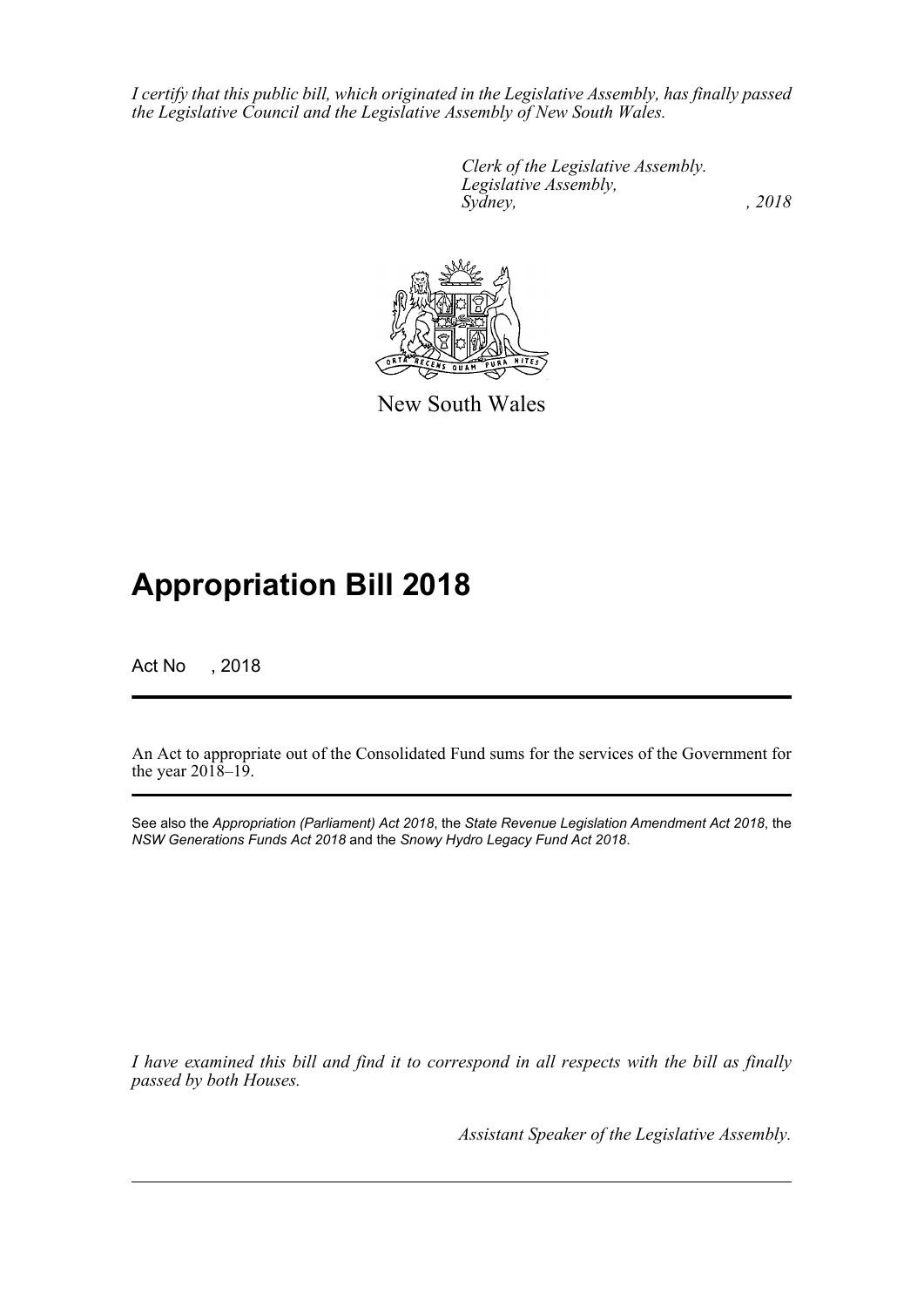#### **The Legislature of New South Wales enacts:**

## <span id="page-3-1"></span><span id="page-3-0"></span>**Part 1 Preliminary**

#### **1 Name of Act**

This Act is the *Appropriation Act 2018*.

#### <span id="page-3-2"></span>**2 Commencement**

This Act commences on the date of assent to this Act.

#### <span id="page-3-3"></span>**3 Interpretation**

#### In this Act:

- (a) a reference to *services* for which this Act makes an appropriation includes a reference to the following:
	- (i) recurrent services,
	- (ii) capital works and services,
	- (iii) repayment of debt, and
- (b) a reference to the year 2018–19 is a reference to the year from 1 July 2018 to 30 June 2019.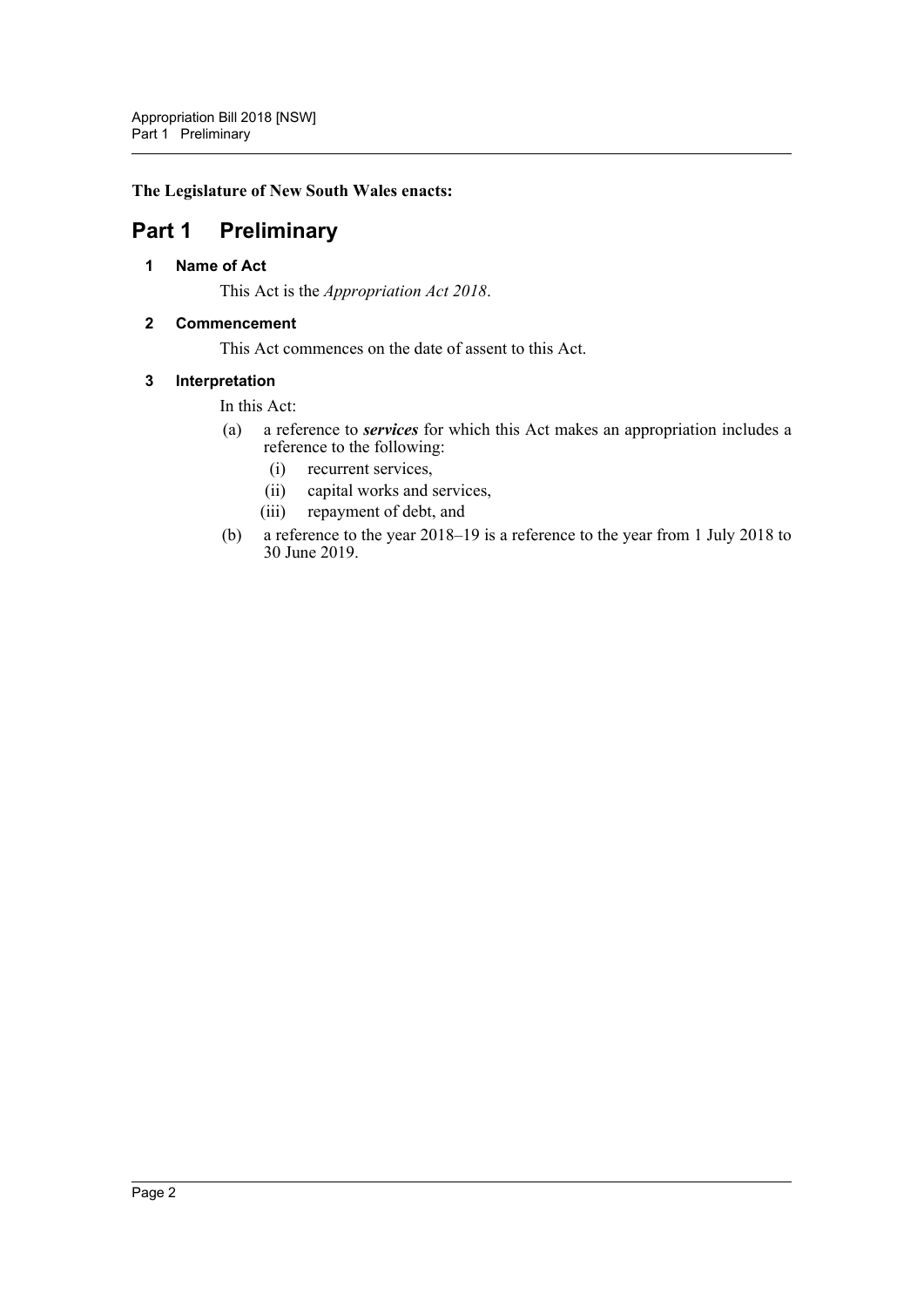## <span id="page-4-0"></span>**Part 2 Appropriation (Departments)**

**Note.** The total amount appropriated out of the Consolidated Fund for services for the year 2018–19 in accordance with this Part is \$80,113,030,000.

## <span id="page-4-2"></span><span id="page-4-1"></span>**Division 1 Education**

#### **4 Department of Education**

This Act appropriates the sum of \$14,838,776,000 to the Minister for Education out of the Consolidated Fund for the services of the Department of Education for the year 2018–19.

**Note:** The appropriation will fund services, disaggregated across State outcomes as follows:

|                |                                             | <b>Expenses</b><br>\$,000 | <b>Capital expenditure</b><br>\$,000 |
|----------------|---------------------------------------------|---------------------------|--------------------------------------|
| 0 <sub>1</sub> | Educational foundations for<br>success      | 15,048,248                | 1,611,924                            |
| 02             | Best start in life for young<br>children    | 474,279                   |                                      |
| 03             | <b>Empowering Aboriginal</b><br>communities | 38,255                    |                                      |
| 04             | Cluster grants                              | 126,297                   |                                      |

## <span id="page-4-4"></span><span id="page-4-3"></span>**Division 2 Family and Community Services**

#### **5 Department of Family and Community Services**

This Act appropriates the sum of \$6,147,395,000 to the Minister for Family and Community Services out of the Consolidated Fund for the services of the Department of Family and Community Services for the year 2018–19.

**Note:** The appropriation will fund services, disaggregated across State outcomes as follows:

|    |                                              | <b>Expenses</b><br>\$,000 | <b>Capital expenditure</b><br>\$,000 |
|----|----------------------------------------------|---------------------------|--------------------------------------|
| 01 | People with disability live<br>independently | 2,991,666                 | 36,499                               |
| 02 | Ongoing support for vulnerable<br>people     | 1,986,592                 | 14,971                               |
| 03 | Protecting vulnerable people<br>from harm    | 1,231,231                 | 16,332                               |
| 04 | Enabling families to live<br>independently   | 296,554                   | 783                                  |
| 05 | Cluster grants                               | 15,840                    |                                      |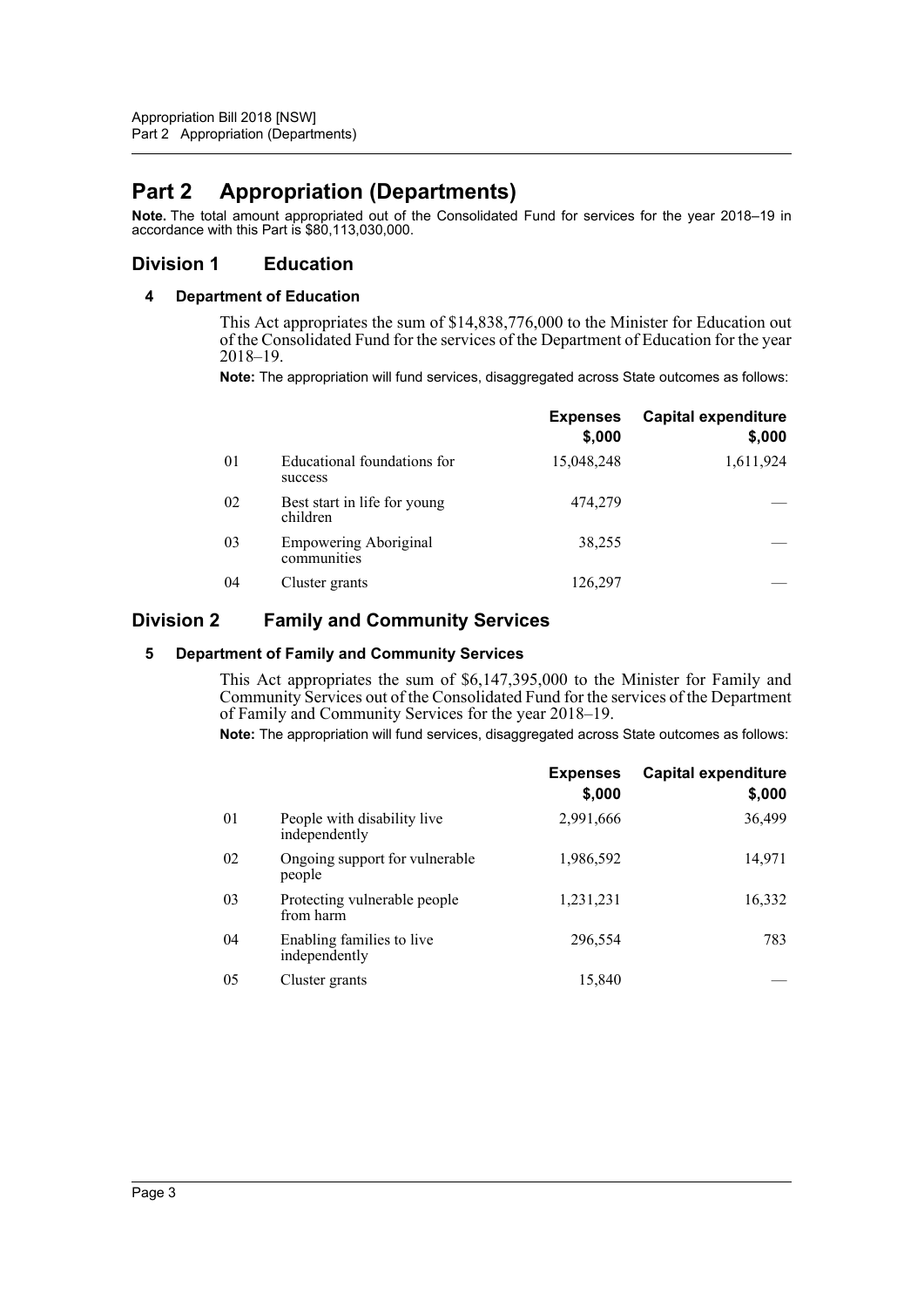## <span id="page-5-1"></span><span id="page-5-0"></span>**Division 3 Finance, Services and Innovation**

#### **6 Department of Finance, Services and Innovation**

This Act appropriates the sum of \$1,116,500,000 to the Minister for Finance, Services and Property out of the Consolidated Fund for the services of the Department of Finance, Services and Innovation for the year 2018–19. **Note:** The appropriation will fund services, disaggregated across State outcomes as follows:

|    |                                                                         | <b>Expenses</b><br>\$,000 | <b>Capital expenditure</b><br>\$,000 |
|----|-------------------------------------------------------------------------|---------------------------|--------------------------------------|
| 01 | Fair and efficient<br>administration of State<br>revenues               | 367,643                   | 45,457                               |
| 02 | Competitive, fair and secure<br>markets                                 | 357,495                   | 42,535                               |
| 03 | Digital leadership and<br>innovation in government<br>services          | 165,624                   | 31,224                               |
| 04 | Efficient and effective<br>utilisation of government<br>property assets | 163,440                   | 13,981                               |
| 05 | Optimal administration of<br>government services                        | 105,589                   | 12,505                               |
| 06 | Improved customer satisfaction<br>with government services              | 10,516                    |                                      |
| 07 | Cluster grants and other<br>adjustments                                 | 639,768                   |                                      |

## <span id="page-5-3"></span><span id="page-5-2"></span>**Division 4 Health**

#### **7 Ministry of Health**

This Act appropriates the sum of \$13,143,374,000 to the Minister for Health out of the Consolidated Fund for the services of the Ministry of Health for the year 2018– 19.

**Note:** The appropriations under this section and section 16 will fund services, disaggregated across State outcomes as follows:

|    |                                        | <b>Expenses</b><br>\$,000 | <b>Capital expenditure</b><br>\$,000 |
|----|----------------------------------------|---------------------------|--------------------------------------|
| 01 | Improved service in hospitals          | 19,193,092                | 2,060,217                            |
| 02 | Mentally healthy communities           | 2,010,902                 | 45,593                               |
| 03 | Healthy, resilient communities         | 1,595,603                 | 45,925                               |
| 04 | World class research and<br>innovation | 104,155                   | 11,000                               |
| 05 | Cluster grants                         | 28,377                    |                                      |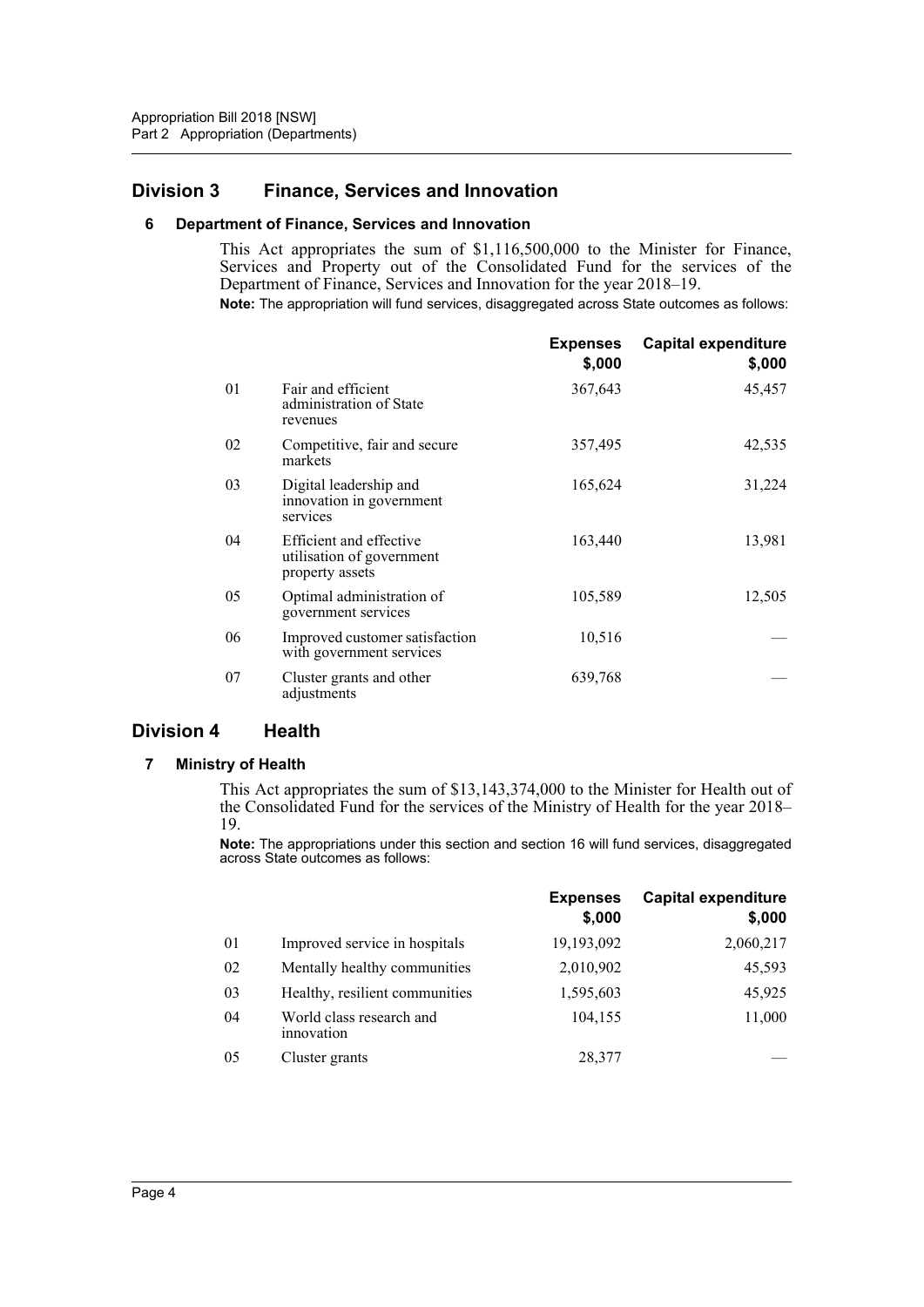## <span id="page-6-1"></span><span id="page-6-0"></span>**Division 5 Industry**

#### **8 Department of Industry**

This Act appropriates the sum of \$3,231,727,000 to the Minister for Primary Industries out of the Consolidated Fund for the services of the Department of Industry for the year 2018–19.

**Note:** The appropriation will fund services, disaggregated across State outcomes as follows:

|    |                                                       | <b>Expenses</b><br>\$,000 | <b>Capital expenditure</b><br>\$,000 |
|----|-------------------------------------------------------|---------------------------|--------------------------------------|
| 01 | Sustainable use and access to<br>natural resources    | 472,405                   | 61,157                               |
| 02 | Skilled and employable<br>workforce                   | 402,312                   |                                      |
| 03 | Productive primary industries                         | 318,419                   | 24,962                               |
| 04 | Sustaining the conditions for<br>economic development | 289,315                   | 2,687                                |
| 05 | Safe and secure resources and<br>agricultural output  | 215,716                   | 6,912                                |
| 06 | Increasing jobs and investment<br>in NSW              | 152,263                   | 700                                  |
| 07 | Cluster grants and other<br>adjustments               | 1,714,799                 |                                      |

## <span id="page-6-3"></span><span id="page-6-2"></span>**Division 6 Justice**

#### **9 Department of Justice**

This Act appropriates the sum of \$8,030,175,000 to the Attorney General out of the Consolidated Fund for the services of the Department of Justice for the year 2018– 19.

**Note:** The appropriation will fund services, disaggregated across State outcomes as follows:

|    |                                                         | <b>Expenses</b><br>\$,000 | <b>Capital expenditure</b><br>\$,000 |
|----|---------------------------------------------------------|---------------------------|--------------------------------------|
| 01 | Breaking the cycle of<br>reoffending                    | 1,967,153                 | 897,486                              |
| 02 | Effective and efficient<br>resolution of legal disputes | 587,076                   | 16,094                               |
| 03 | Maintain rights and records                             | 448,533                   | 30,822                               |
| 04 | Resilient to disasters and<br>emergencies               | 161,192                   |                                      |
| 05 | Cluster grants                                          | 4,866,067                 |                                      |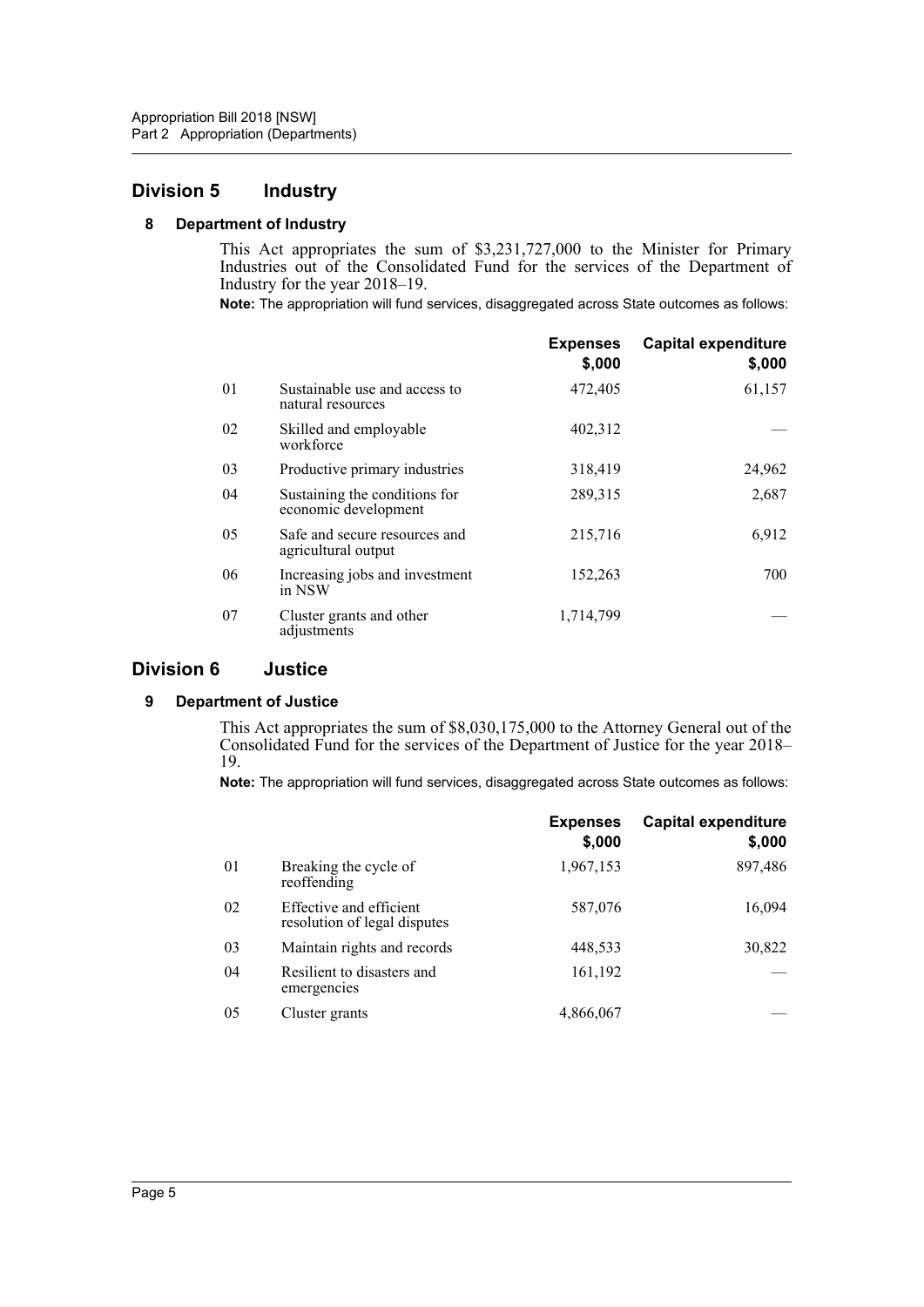## <span id="page-7-0"></span>**Division 7 Planning and Environment**

#### <span id="page-7-1"></span>**10 Department of Planning and Environment**

This Act appropriates the sum of \$2,538,126,000 to the Minister for Planning out of the Consolidated Fund for the services of the Department of Planning and Environment for the year 2018–19.

**Note:** The appropriation will fund services, disaggregated across State outcomes as follows:

|    |                                                                  | <b>Expenses</b><br>\$,000 | <b>Capital expenditure</b><br>\$,000 |
|----|------------------------------------------------------------------|---------------------------|--------------------------------------|
| 01 | Energy and water security                                        | 517,074                   |                                      |
| 02 | Create a strong and vibrant<br><b>NSW</b>                        | 510,289                   | 37,402                               |
| 03 | Excellence in arts, screen and<br>culture                        | 211,406                   | 357,188                              |
| 04 | Sustainable, regulated use and<br>access to geological resources | 117,561                   | 667                                  |
| 05 | Valued and protected<br>environment and heritage                 | 93.302                    | 3,510                                |
| 06 | Cluster grants                                                   | 1,223,550                 |                                      |

## <span id="page-7-2"></span>**Division 8 Premier and Cabinet**

#### <span id="page-7-3"></span>**11 Department of Premier and Cabinet**

This Act appropriates the sum of \$391,892,000 to the Premier out of the Consolidated Fund for the services of the Department of Premier and Cabinet for the year 2018–19.

**Note:** The appropriation will fund services, disaggregated across State outcomes as follows:

|                |                                           | <b>Expenses</b><br>\$,000 | <b>Capital expenditure</b><br>\$,000 |
|----------------|-------------------------------------------|---------------------------|--------------------------------------|
| 0 <sup>1</sup> | Effective and coordinated<br>government   | 254,886                   | 9,575                                |
| 02             | Accountable and responsible<br>government | 2,657                     |                                      |
| 03             | Cluster grants                            | 164,598                   |                                      |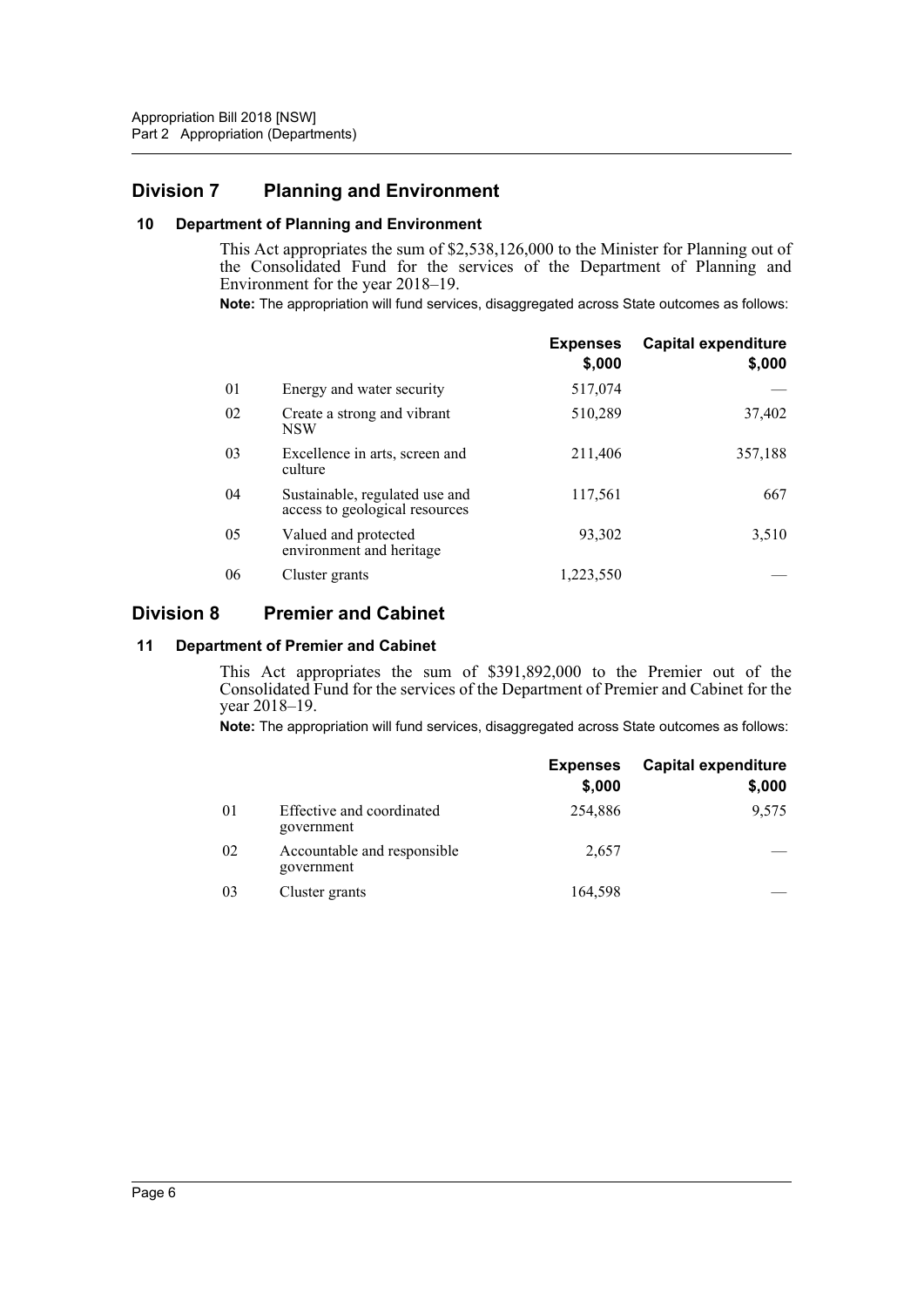## <span id="page-8-0"></span>**Division 9 Transport**

#### <span id="page-8-1"></span>**12 Transport for NSW**

(1) This Act appropriates the sum of \$11,317,874,000 to the Minister for Transport and Infrastructure out of the Consolidated Fund for the services of Transport for NSW for the year 2018–19.

**Note:** The appropriation will fund services, disaggregated across State outcomes as follows:

|    |                                                             | <b>Expenses</b><br>\$,000 | <b>Capital expenditure</b><br>\$,000 |
|----|-------------------------------------------------------------|---------------------------|--------------------------------------|
| 01 | Safe and reliable travel                                    | 3,073,760                 | 297,861                              |
| 02 | Accessible transport                                        | 480,658                   | 41,718                               |
| 03 | Future-ready transport                                      | 47,459                    | 698,095                              |
| 04 | Successful places                                           | 11,603                    | 136,658                              |
| 05 | Cluster grants, personnel<br>services and other adjustments | 15,159,431                |                                      |

(2) A reference in this section to Transport for NSW includes a reference to the Department of Transport.

## <span id="page-8-2"></span>**Division 10 Treasury**

#### <span id="page-8-3"></span>**13 The Treasury**

This Act appropriates the sum of \$128,839,000 to the Treasurer out of the Consolidated Fund for the services of The Treasury for the year 2018–19.

**Note:** The appropriation will fund services, disaggregated across State outcomes as follows:

|    |                                                   | <b>Expenses</b><br>\$,000 | <b>Capital expenditure</b><br>\$,000 |
|----|---------------------------------------------------|---------------------------|--------------------------------------|
| 01 | Strong and sustainable fiscal<br>position         | 104,936                   | 11,046                               |
| 02 | Effective capital and balance<br>sheet management | 16,981                    |                                      |
| 03 | Fair and supportive workplaces                    | 13,469                    |                                      |

#### <span id="page-8-4"></span>**14 Crown Finance Entity**

This Act appropriates the sum of \$19,108,352,000 to the Treasurer out of the Consolidated Fund for the services of the Crown Finance Entity for the year 2018– 19.

**Note:** The appropriation will fund services for the following State outcome:

|     |                                                   | <b>Expenses</b><br>\$.000 | <b>Capital expenditure</b><br>\$,000 |
|-----|---------------------------------------------------|---------------------------|--------------------------------------|
|     |                                                   |                           |                                      |
| -01 | Effective capital and balance<br>sheet management | 9.852.821                 | $-$                                  |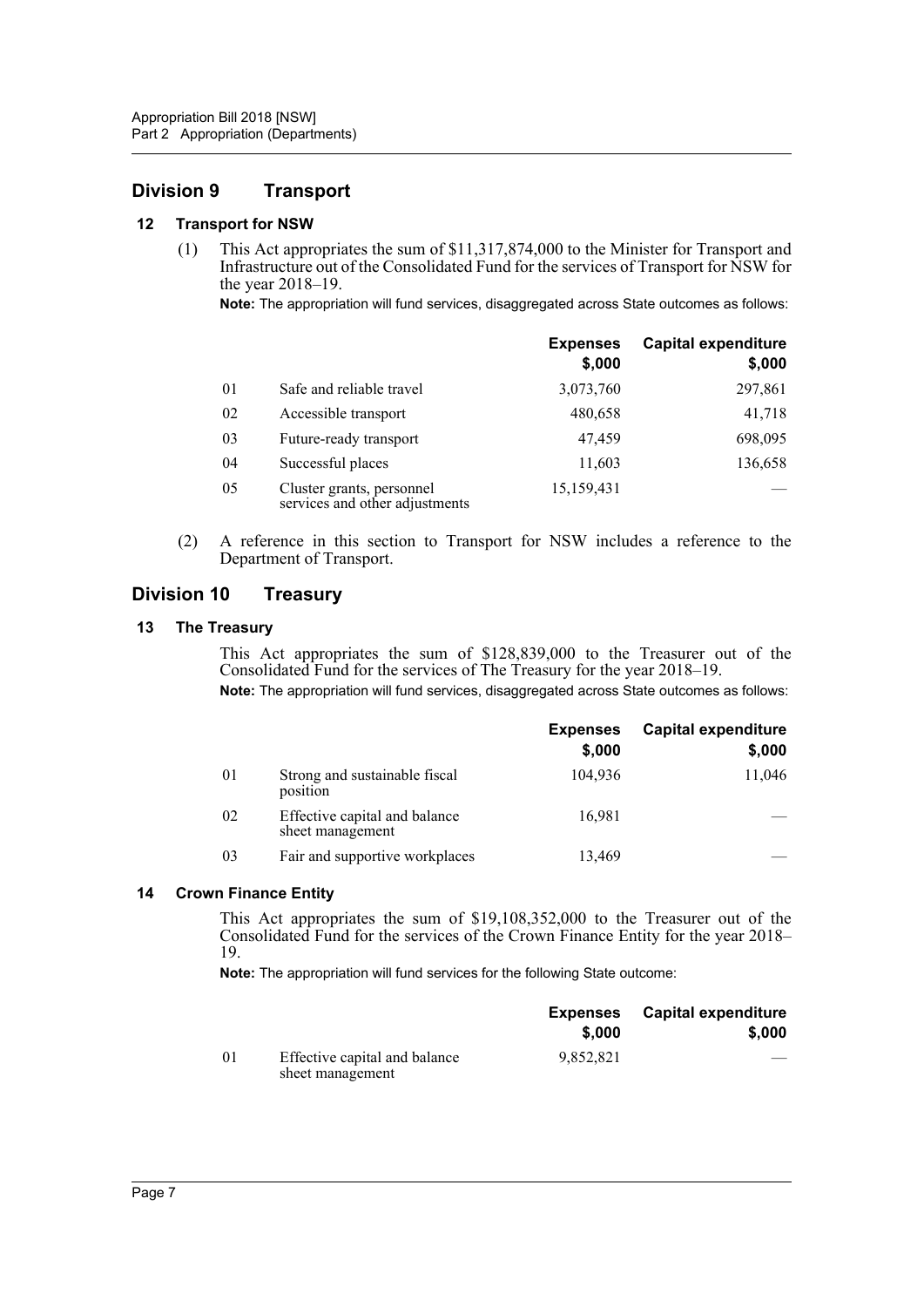#### <span id="page-9-0"></span>**15 Advance to the Treasurer**

This Act appropriates the sum of \$120,000,000 to the Treasurer out of the Consolidated Fund for the services of the Advance to the Treasurer for the year 2018–19.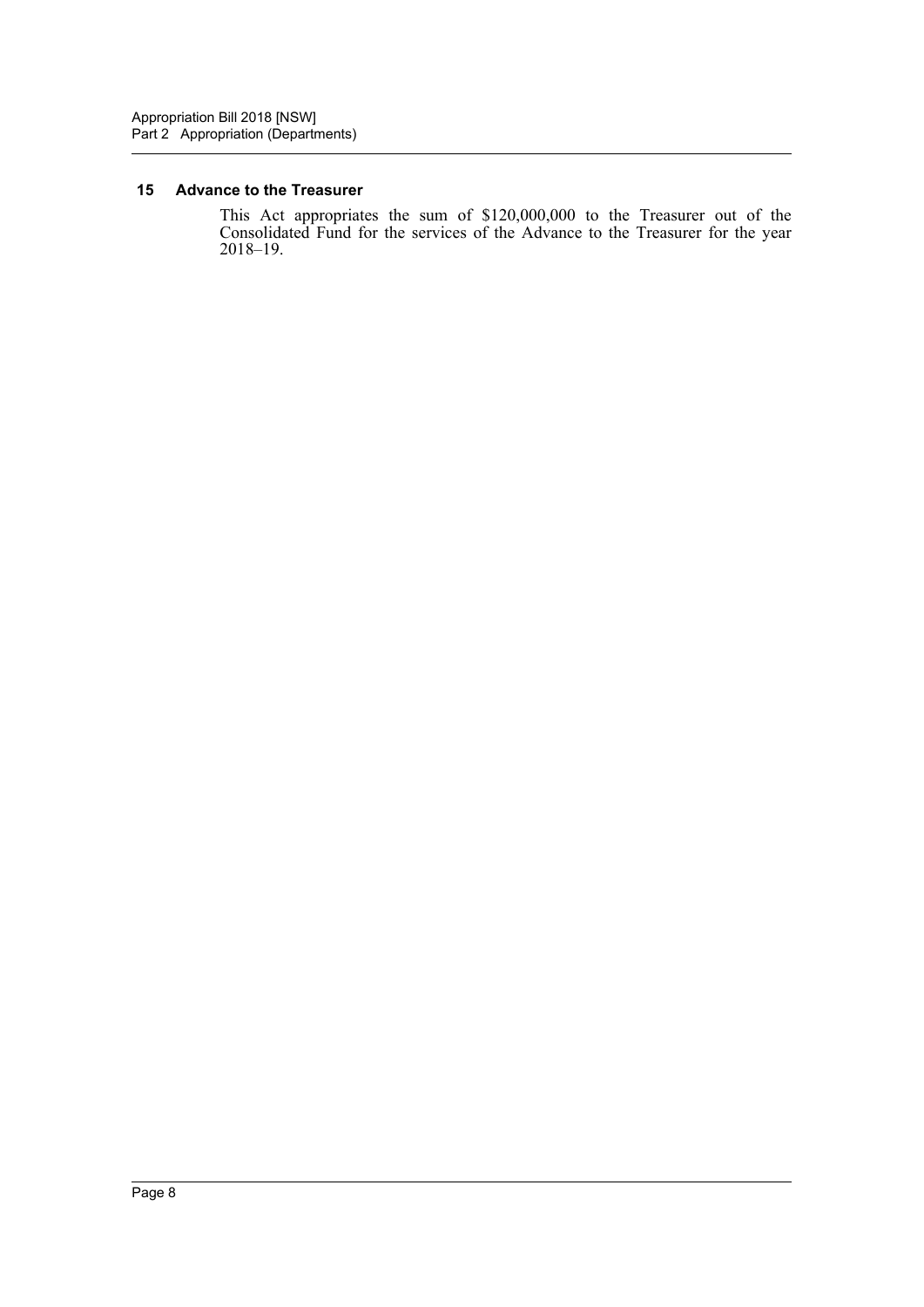# <span id="page-10-0"></span>**Part 3 Additional appropriation for health related services**

#### <span id="page-10-1"></span>**16 Special appropriation to Minister for Health—additional revenue from gaming machine taxes**

- (1) This Act appropriates the sum of \$371,600,507 to the Minister for Health out of the Consolidated Fund for the services of the Ministry of Health for the year 2018–19.
- (2) The sum appropriated is in addition to any other sum appropriated by this Act.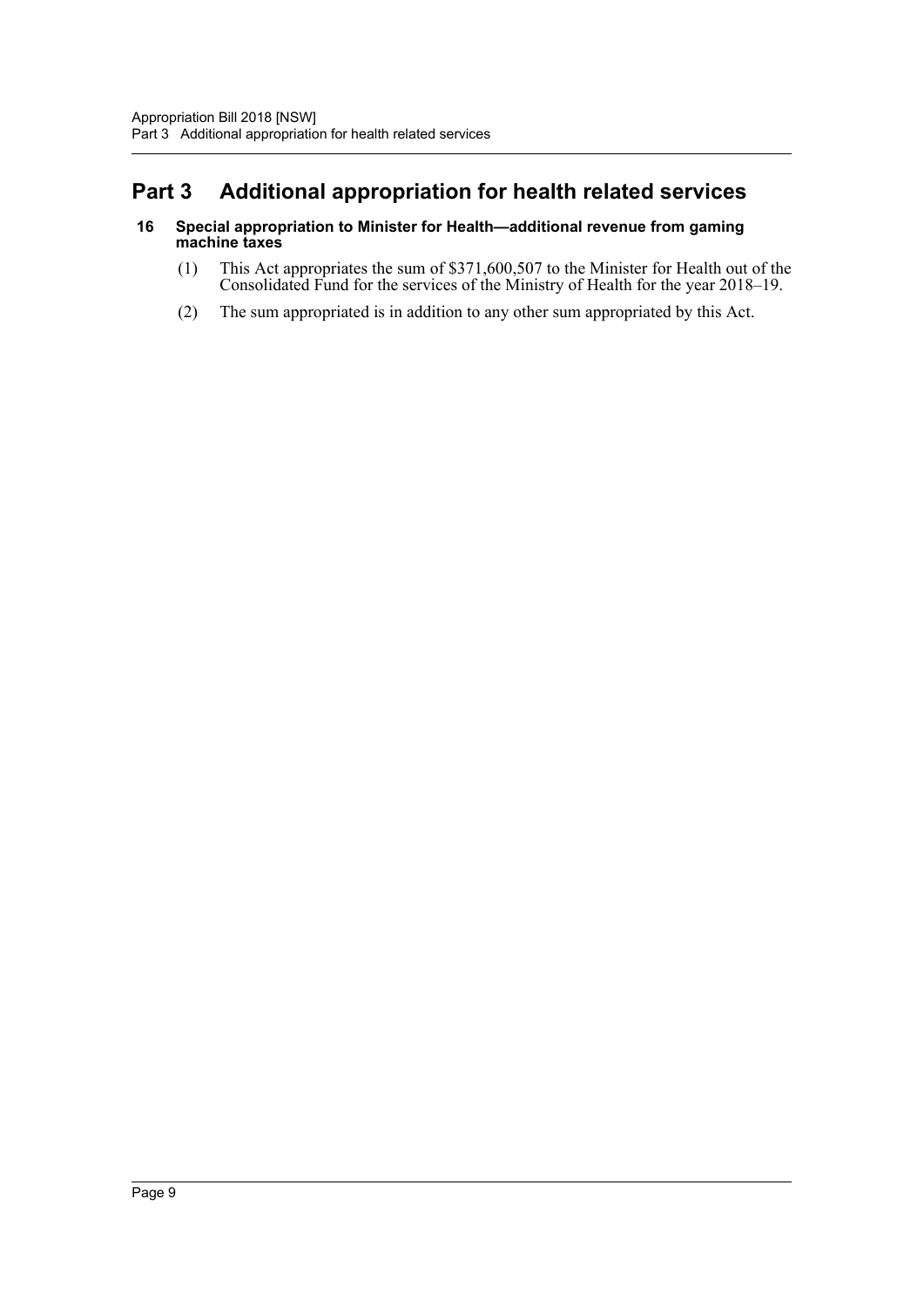# <span id="page-11-0"></span>**Part 4 Appropriation (Special Offices)**

**Note.** The total amount appropriated out of the Consolidated Fund for services for the year 2018–19 in accordance with this Part is \$442,642,000.

#### <span id="page-11-1"></span>**17 Judicial Commission of New South Wales**

This Act appropriates the sum of \$5,503,000 to the Attorney General out of the Consolidated Fund for the services of the Judicial Commission of New South Wales for the year 2018–19.

**Note:** The appropriation will fund services for the following State outcome:

|    |                                                         | <b>Expenses</b><br>\$.000 | <b>Capital expenditure</b><br>\$.000 |
|----|---------------------------------------------------------|---------------------------|--------------------------------------|
|    |                                                         |                           |                                      |
| 01 | Effective and efficient<br>resolution of legal disputes | 6.789                     | 150                                  |

#### <span id="page-11-2"></span>**18 Office of the Director of Public Prosecutions**

This Act appropriates the sum of \$125,546,000 to the Attorney General out of the Consolidated Fund for the services of the Office of the Director of Public Prosecutions for the year 2018–19.

**Note:** The appropriation will fund services for the following State outcome:

|          |                                                         | <b>Expenses</b> | <b>Capital expenditure</b> |
|----------|---------------------------------------------------------|-----------------|----------------------------|
|          |                                                         | \$,000          | \$,000                     |
| $\Omega$ | Effective and efficient<br>resolution of legal disputes | 161.510         | 5.278                      |

#### <span id="page-11-3"></span>**19 Office of the Children's Guardian**

This Act appropriates the sum of \$19,710,000 to the Minister for Family and Community Services out of the Consolidated Fund for the services of the Office of the Children's Guardian for the year 2018–19.

**Note:** The appropriation will fund services for the following State outcome:

|     |                                          | <b>Expenses</b> | <b>Capital expenditure</b> |
|-----|------------------------------------------|-----------------|----------------------------|
|     |                                          | \$,000          | \$,000                     |
| -01 | Ongoing support for vulnerable<br>people | 41,058          | 189                        |

## <span id="page-11-4"></span>**20 Independent Commission Against Corruption**

This Act appropriates the sum of \$25,617,000 to the Premier out of the Consolidated Fund for the services of the Independent Commission Against Corruption for the year 2018–19.

**Note:** The appropriation will fund services for the following State outcome:

|    |                                           | <b>Expenses</b> | Capital expenditure |
|----|-------------------------------------------|-----------------|---------------------|
|    |                                           | \$,000          | \$.000              |
| 01 | Accountable and responsible<br>government | 27,010          | 944                 |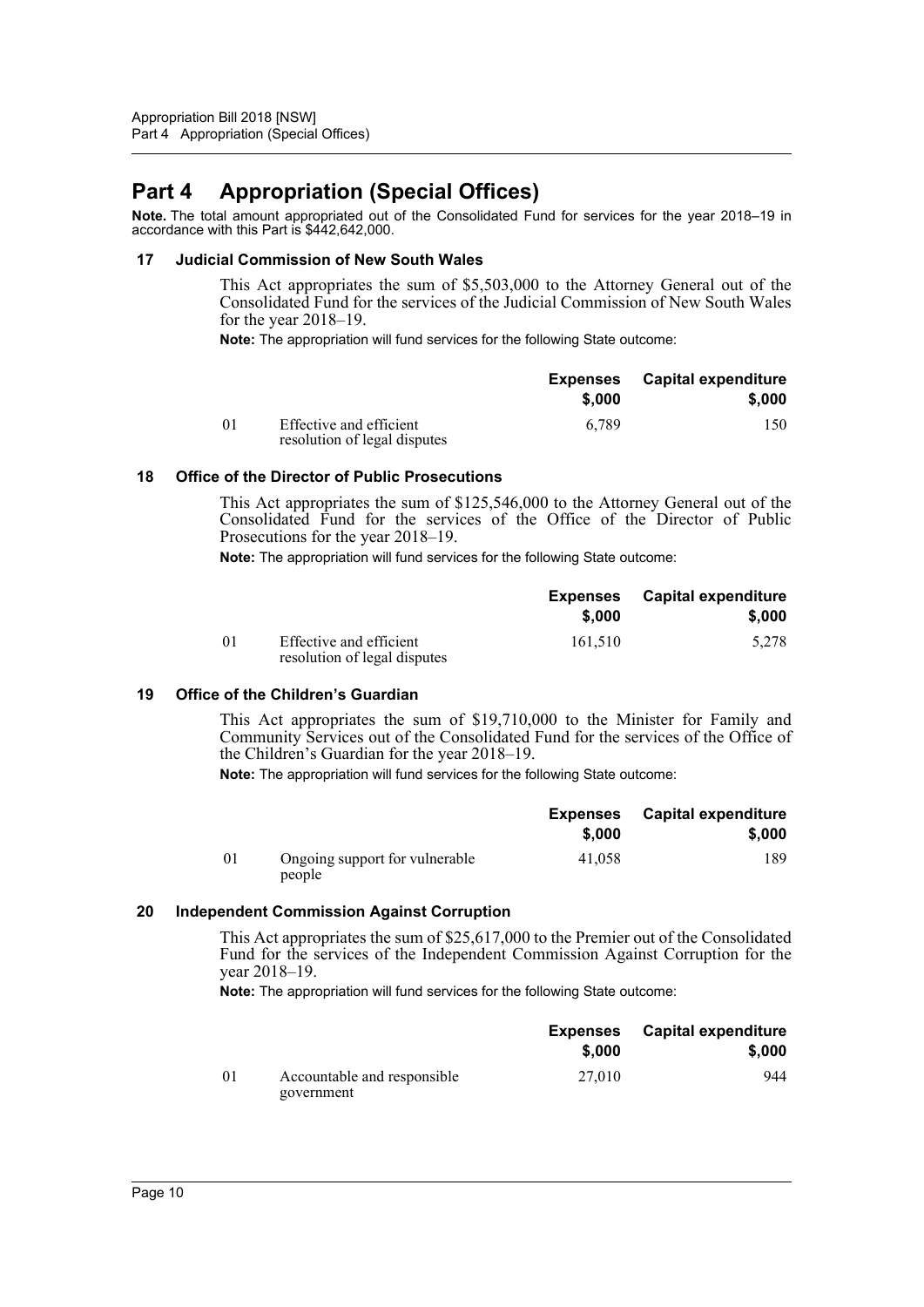#### <span id="page-12-0"></span>**21 Independent Pricing and Regulatory Tribunal**

This Act appropriates the sum of \$27,850,000 to the Premier out of the Consolidated Fund for the services of the Independent Pricing and Regulatory Tribunal for the year 2018–19.

**Note:** The appropriation will fund services for the following State outcome:

|    |                                           | <b>Expenses</b><br>\$,000 | <b>Capital expenditure</b><br>\$.000 |
|----|-------------------------------------------|---------------------------|--------------------------------------|
|    |                                           |                           |                                      |
| 01 | Accountable and responsible<br>government | 32,125                    | 892.                                 |

#### <span id="page-12-1"></span>**22 Law Enforcement Conduct Commission**

This Act appropriates the sum of \$23,554,000 to the Minister for Police out of the Consolidated Fund for the services of the Law Enforcement Conduct Commission for the year 2018–19.

**Note:** The appropriation will fund services for the following State outcome:

|                |                   | Expenses<br>\$,000 | <b>Capital expenditure</b><br>\$.000 |
|----------------|-------------------|--------------------|--------------------------------------|
|                |                   |                    |                                      |
| 0 <sup>1</sup> | Safer communities | 25,334             | 1.200                                |

#### <span id="page-12-2"></span>**23 New South Wales Electoral Commission**

This Act appropriates the sum of \$158,699,000 to the Premier out of the Consolidated Fund for the services of the New South Wales Electoral Commission for the year 2018–19.

**Note:** The appropriation will fund services for the following State outcome:

|    |                                           | Expenses<br>\$,000 | Capital expenditure<br>\$,000 |
|----|-------------------------------------------|--------------------|-------------------------------|
|    |                                           |                    |                               |
| 01 | Accountable and responsible<br>government | 142.713            | 20,766                        |

#### <span id="page-12-3"></span>**24 Ombudsman's Office**

This Act appropriates the sum of \$27,113,000 to the Premier out of the Consolidated Fund for the services of the Ombudsman's Office for the year 2018–19. **Note:** The appropriation will fund services for the following State outcome:

|     |                                           | \$.000 | <b>Expenses</b> Capital expenditure<br>\$,000 |
|-----|-------------------------------------------|--------|-----------------------------------------------|
|     |                                           |        |                                               |
| -01 | Accountable and responsible<br>government | 32.131 | 806                                           |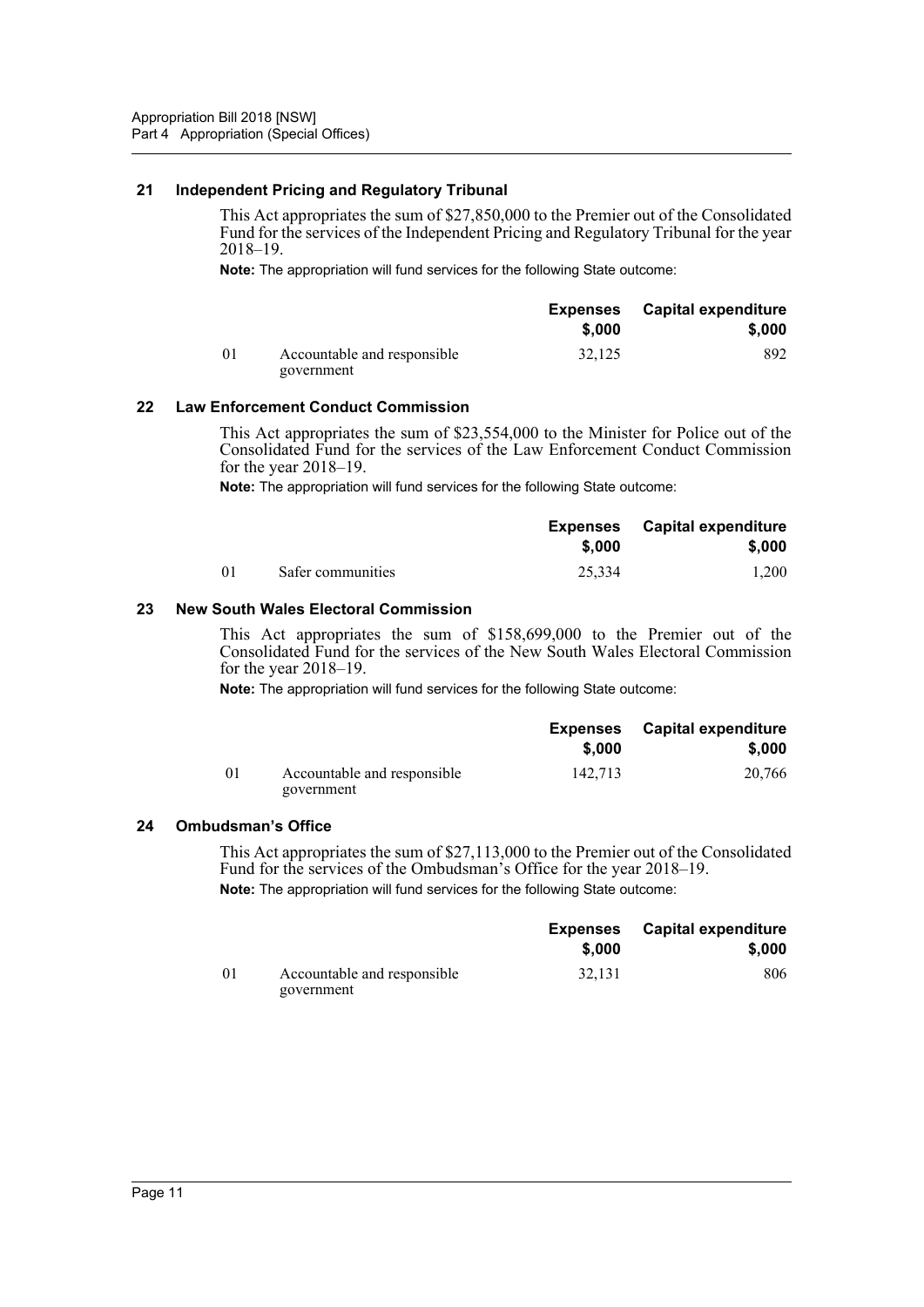#### <span id="page-13-0"></span>**25 Public Service Commission**

This Act appropriates the sum of \$29,050,000 to the Premier out of the Consolidated Fund for the services of the Public Service Commission for the year 2018–19. **Note:** The appropriation will fund services for the following State outcome:

|                |                                           | <b>Expenses</b> | <b>Capital expenditure</b> |
|----------------|-------------------------------------------|-----------------|----------------------------|
|                |                                           | \$.000          | \$,000                     |
| 0 <sup>1</sup> | Accountable and responsible<br>government | 41,540          | 587                        |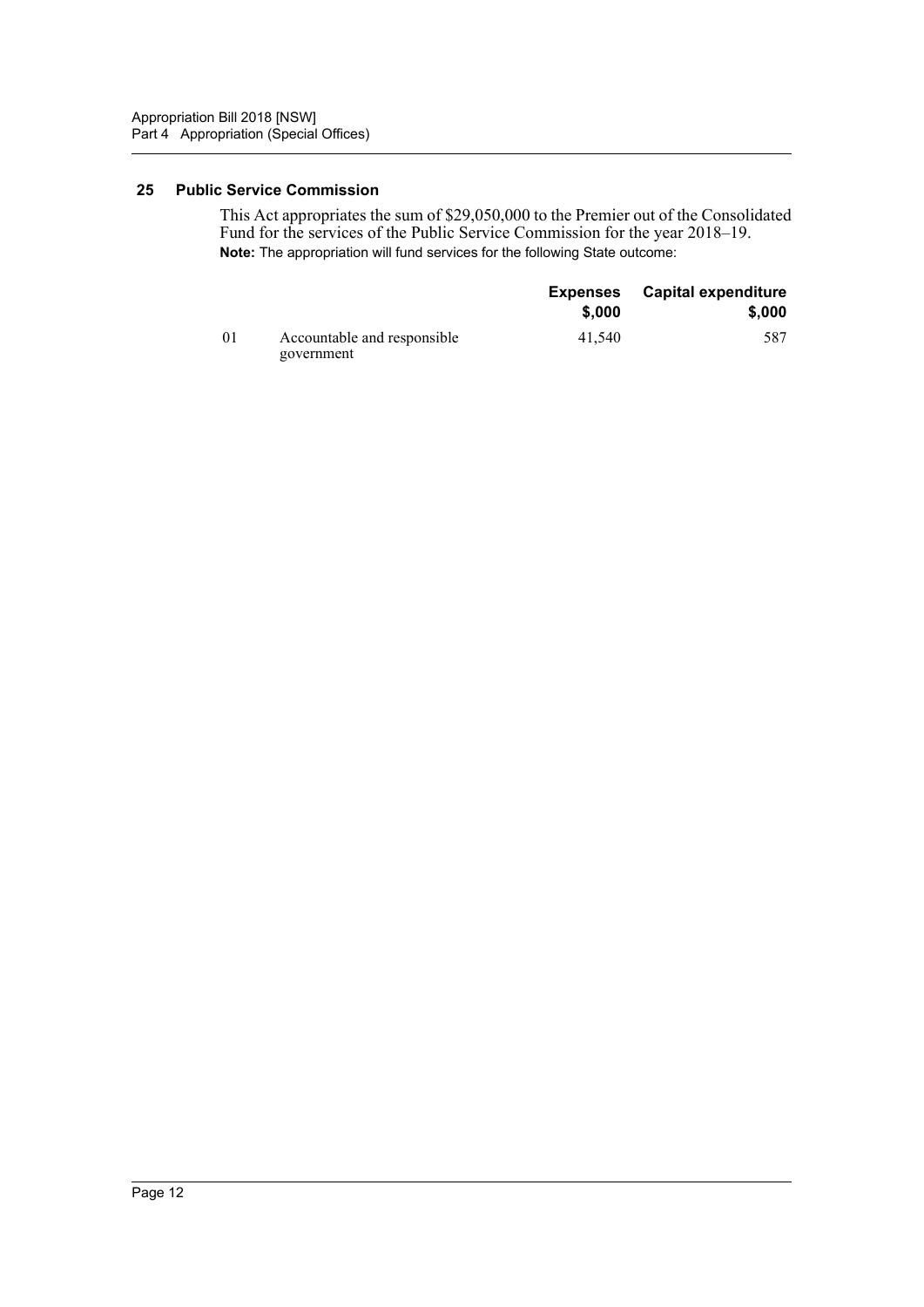# <span id="page-14-0"></span>**Part 5 Commonwealth transfer payments**

#### <span id="page-14-1"></span>**26 Appropriation for Commonwealth transfer payments**

- (1) This Act appropriates the sum of \$4,059,400,000 to the Treasurer out of the Consolidated Fund, for Commonwealth transfer payments to non-Government schools and local government for services for the year 2018–19.
- (2) The sum appropriated is in addition to any other sum appropriated by this Act.
- (3) The sum appropriated is subject to section 26 of the *Public Finance and Audit Act 1983*.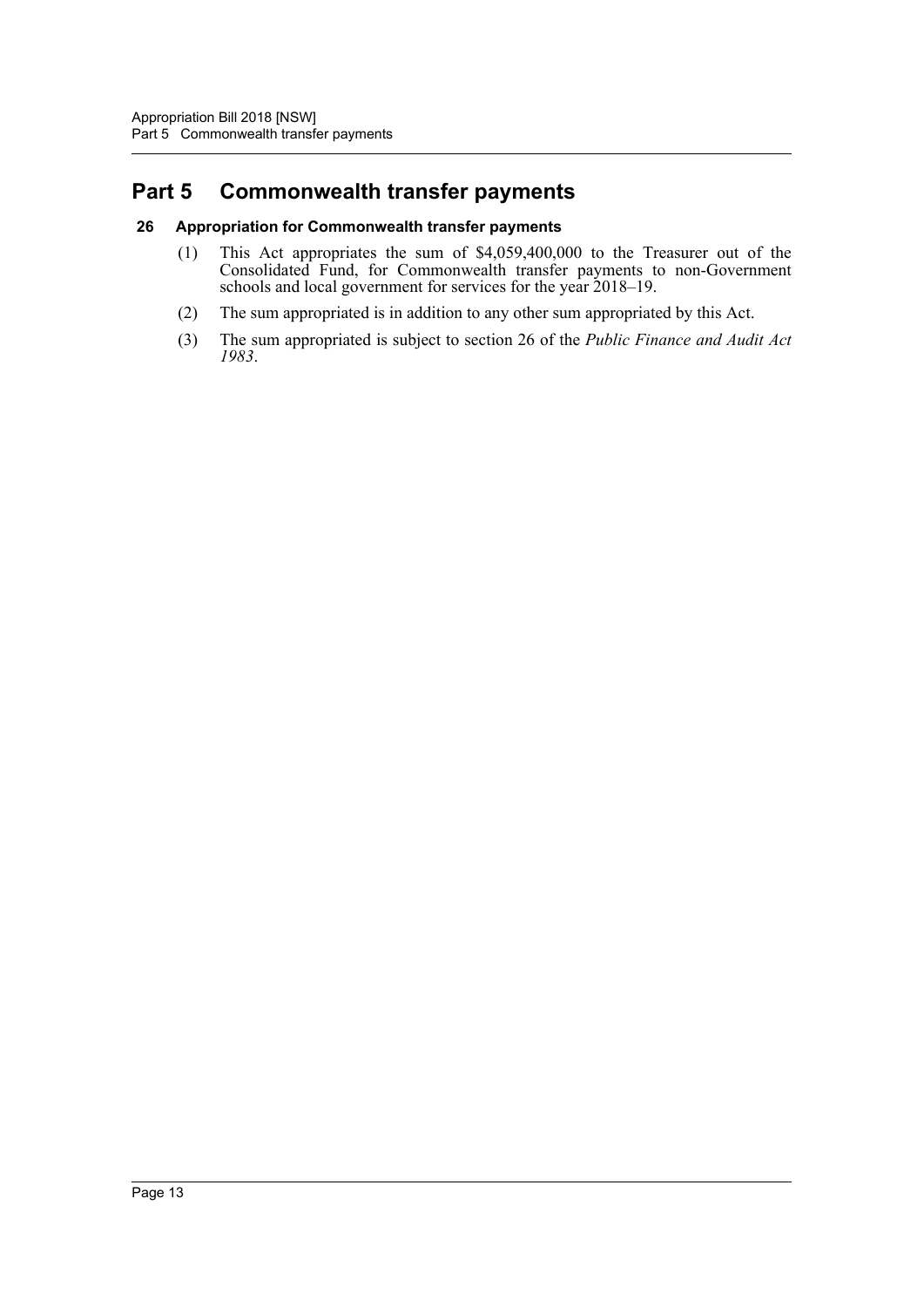## <span id="page-15-0"></span>**Part 6 General**

#### <span id="page-15-1"></span>**27 Variation of authorised payments from Consolidated Fund**

- (1) Payment of a sum appropriated by this Act for a purpose may not be made in excess of the sum specified for the purpose, except as provided by this section or Division 4 of Part 2 of the *Public Finance and Audit Act 1983*.
- (2) If the exigencies of government so require, the Treasurer may authorise the payment of a sum in excess of the sum specified for a purpose, but only if an equivalent sum is not paid out for another purpose, whether the other purpose is specified in relation to the same or a different Minister, subject to subsections (3)–(5).
- (3) The sum appropriated under Part 3 may only be paid out for the purpose specified in Part 3.
- (4) The sums appropriated under Part 4 may only be paid out for the purposes specified in Part 4.
- (5) The sum appropriated under Part 5 may only be paid out for the purpose specified in Part 5.
- (6) This section does not apply to sums appropriated by another Act.
- (7) This section does not enable the Treasurer to authorise the payment of a sum in augmentation of, or as an addition to, any salary or wages the amount of which has been fixed by law.
- (8) The Treasurer is to inform the Auditor-General of every authorisation given under this section.
- (9) An authorisation under this section may be given before or after the relevant payment is made.

#### <span id="page-15-2"></span>**28 Appointment of person to carry out functions of Treasurer under section 27**

- (1) The Treasurer may appoint a person to carry out the Treasurer's functions under section 27.
- (2) Any such appointment is subject to such conditions (if any) as the Treasurer determines.
- (3) The Treasurer may revoke any such appointment at any time.
- (4) A person appointed under this section has, in place of the Treasurer, the Treasurer's function under section 27 (8) of informing the Auditor-General of every authorisation given by the person under section  $27$ .

## <span id="page-15-3"></span>**29 Delayed restructures**

- (1) Without limiting section 27, if the responsibility for a service for which an appropriation is made in this Act is transferred on or after the date the Bill for this Act is introduced in the Legislative Assembly because of the determination made before 1 July 2018 by the Premier to create new ministries, or to change or abolish existing ministries, and consequently to create, restructure or abolish any authority, the appropriation does not lapse and may be applied, in accordance with such determination as may be made by the Treasurer, for or towards the service the responsibility for which is transferred.
- (2) Section 24 of the *Public Finance and Audit Act 1983* does not apply to or in respect of an appropriation or service to which this section applies.